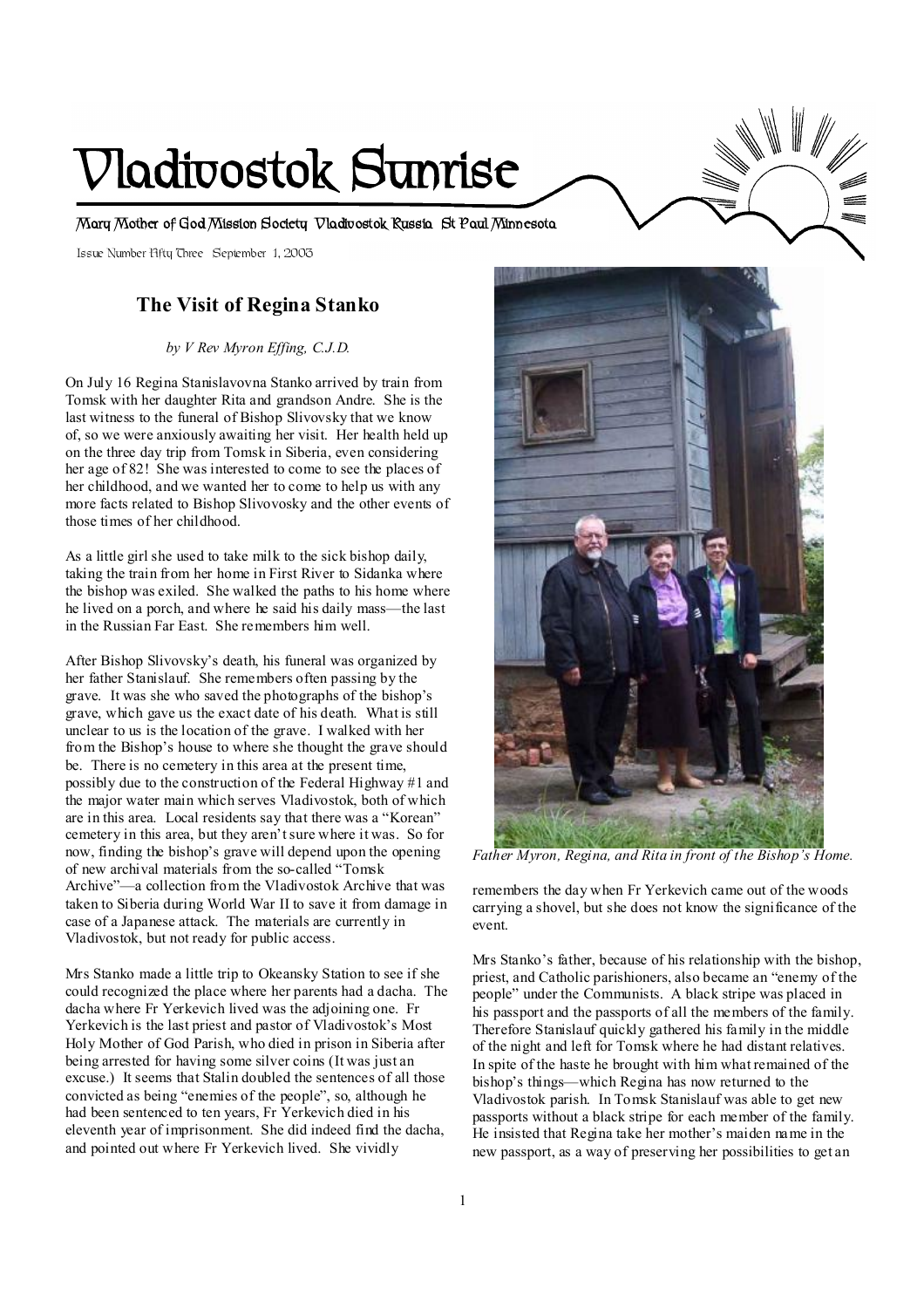

*The old chapel in the woods where the Bishop funeral was reported to have taken place. The burial was nearby.* 

education, so that there was no link with her father in her passport. Mrs Stanko then studied to be a doctor, so I suppose that by our standards, Ishould refer to her as Dr Stanko, although in Russia physicians aren't referred to by title.

During WWII she worked as a Soviet Army doctor, and received many medals, which she still wears today on her jacket when she dresses formally, in the Russian style.

On Sunday we had a special reception at the church for Regina. It was a chance for the parishioners to express their thanks to her also for the wonderful difference thatshe made in the life of the parish. After her lifetime of service she and her

daughter—also a doctor--and grandson live in a small two-room apartment, surviving on the tiniest pension that doctors in Russia receive—because doctors were among the lowest paid professions in Russia during the Communist era. So her pension is the tiniest.



*Andre was baptized during the visit in the Vladivostok Church.* 

It was a wonderful visit. It was fun to show Andre what a wonderful greatgrandfather he had, and what a wonderful difference he made in the life of the Church in Vladivostok. It was almost as if his greatgrandfather were alive today, showing us all the places which were so important historically, and allowing us to try to touch and understand the great saints of our parish, especially Bishop Slivovsky and Father Yerkevich. Thanks to Regina for her courage to come visit us. She said it would be the last time she would be able to visit Vladivostok.



*During the reception after mass. Regina is in the middle.*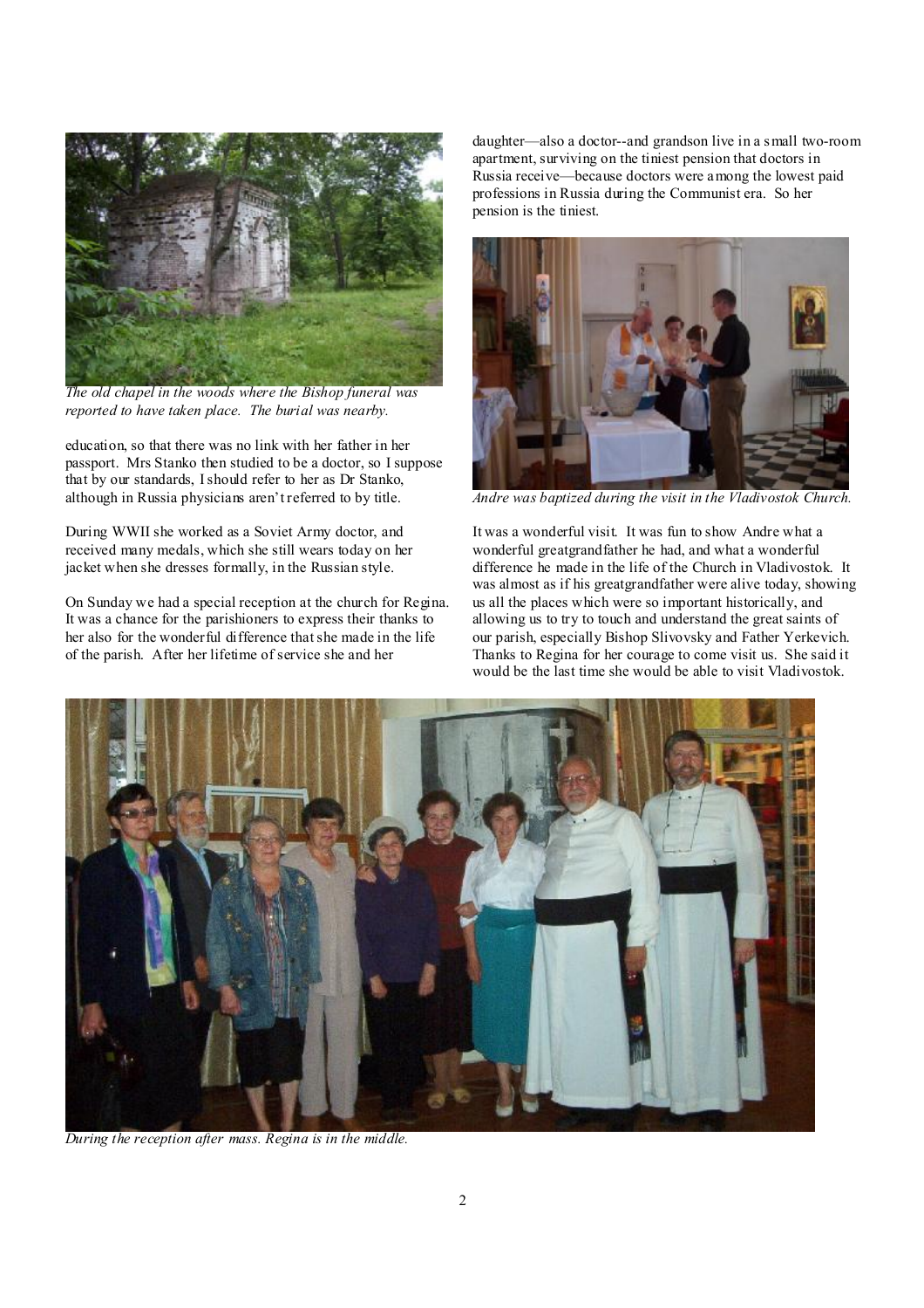### **Summer Youth Activities 2003**

*By V Rev Myron Effing, C.J.D.* 

This summer has seen a real step forward for our summer youth activities, developments which promise to continue for the future. The first reason is the financial support of the charitable organization of the bishops of Germany, RENOVABIS. This organization earlier helped us by funding half the cost of our "Windows Project", thus allowing us to install new aluminum frames for the stained glass windows provided by our American benefactors. This time RENOVABIS funded two projects for us to the tune of 8100€-- The Far Eastern Catholic Youth Conference, and our Bicycle Pilgrimage.



*Demonstrating the bicycles RENOVABIS bought for our programs.* 

Both programs were very successful, and the purchase of the bicycles will be a useful part of our summer programs for years to come. The second reason is the initiative and creative ideas of our Director of Evangelization Yuri Byelozorov, whose interest in the youth programs keeps him super-busy all summer. I'd like to tell you about these programs one by one, in the order in which they occurred.

**The Walking Pilgrimage.** This is our tradition activity meant for the "in-between" crowd—too young for the Youth Conference, and too old for Children's Camp. Our pilgrims walked from Nativity Parish in Ussurisk to Annunciation Parish in Arsenyev—a nine day walk! Yuri Byelozorov lead the pilgrims. The day begins with a campfire breakfast and prayer, including a theme for meditation for the walk. Fr Sebastian traveled to say mass several times for the pilgrims. One such mass was held near the old bridge in the city of Anuchino. It is a beautiful area which would make a perfect golf course if someone were interested. The vegetation has been eaten short by the sheep that graze there, and so it has to be one of the prettiest places in our state—reminds one of New Zeeland. I met the pilgrims in Arsenyev for the final mass. It is clear that the walking pilgrimage really does have its effect on

people. They are extremely grateful that they committed themselves to it, and always say that they would do it again.



*Tents and food were loaded on the van and taken to Ussurisk for the start of the pilgrimage. Yuri Byelozorov(l) led the pilgrimage. Kristina Pavlova was the main cook (next in line), and Sister Evgenia (middle) led some of the prayers. Two of the pilgrims were from Romanovka.* 

*Supper in the open field after a day's walk.* 



**The Bicycle Pilgrimage.** This was the first time for such a pilgrimage, which, of course, was very interesting for the youth. The bikers took seven days to travel the approximately 200 miles between Nativity Parish in Ussurisk and Visitation Parish in Lesozovodsk. The plan of the pilgrimage was similar to the walking pilgrimage, with morning prayer and the theme of the day which made for meditation along the route. I was worried about the high level of traffic on Federal Highway One between those cities, but there were no dangerous incidents. Nighttime camping and meals around the campfire with prayers led by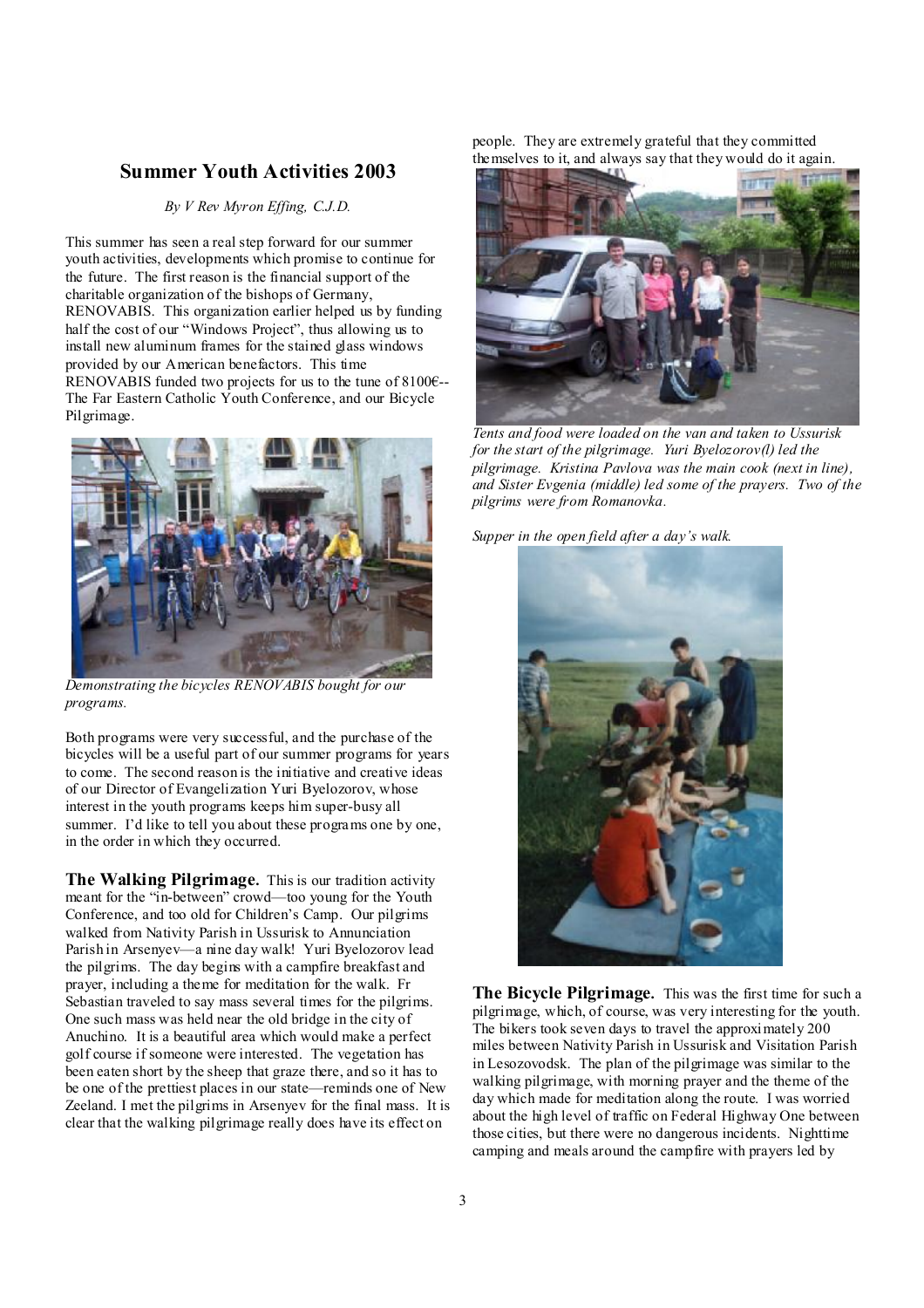Yuri completed the day. The only mass celebrated during the pilgrimage was the final one with the parishioners of Lesozovodsk who were on hand to greet the pilgrims and offer them hospitality and a hot shower.



*Bikers arrive at the Lesozovodsk city limits.* 

**The Far Eastern Catholic Youth Conference.** This year's conference, the seventh annual, was centered on the theme "The Christian Life of Youth". The theme gave us the chance to look at each youth to gauge his or her talents and abilities, and to see how these might fit into the big picture of our parishes and our service programs.

To help each person better see his or her own personality, we each took the Myers-Briggs Personality Inventory, newly translated into Russian by Fr Myron and his Russian teacher. There was time for explanations of what each personality type meant. We combined this with looking at the variety of gifts and ministries that are needed and used in the church. Each day's theme centered on one of these.

The Conference was headed by our lay theologian Cyril Voitsel, who teaches Theology at the technical university in Vladivostok. Fr Thomas Klayvon from Blagoveschensk served as Chaplain.



*Many of the discussions took place in a group setting.* 

The first day we dealt with the variety of gifts from a Biblical perspective. The theme of the second day was "natural vocations", like teaching and the healing professions. We also looked at religious vocations and the vocation to marriage, which, in the situation of our world, looks more and more like a religious vocation for couples! We tried to understand just what the great needs of the Church in Russia

will be during these next years when the youth will come to adulthood. We concentrated on how we could better meet the prayer needs of our young people. Of course all that was the mornings' activities.

In the afternoon we concentrated on the annual business of our Conference by dividing into three groups: Those at the conference for the first time studied Scripture. The eldest group dealt with NFP and remote marriage preparation. The middle group dealt with apologetics and ecumenism.

The Conference attendees were very positive about their experience. We began with some difficult physical problems at our Sod-Gorod facility, because there was no water. But this didn't dampen the spirits of the participants who finished the Conference in a very positive mood.



 *Keeping everybody satisfied at mealtime in Sod-Gorod was Maria's job, and she did great! Everybody commented about the delicious food.* 

Last year the conference was held in Blagoveschensk. The year it was Vladivostok, and next year it is Khabarovsk's turn to host the Conference.

**"Oasis" Children's Gathering.** Sod-Gorod was the setting for this year's children's gathering. Our theme this year was "The Sacraments", so each day's lessons and activities was geared to one of the sacraments.

But the experience was really different this year! Part of the camp experience for the boys was hiking in the woods, sometimes camping overnight, and cooking on campfires! We wanted to give them an experience similar to Scouting, in the hopes that many will then want to join our new scout troops. Our "scoutmaster" Yuri Byelozorov (who has four boys of his own) taught the catechism lessons on the road as part of the program for the boys.

The girls remained at Sod-Gorod for their programs under the careful eye of Marina Malinina who is in charge of our Sunday school program. So there were days when boys and girls were together, and other days when their programs were separate.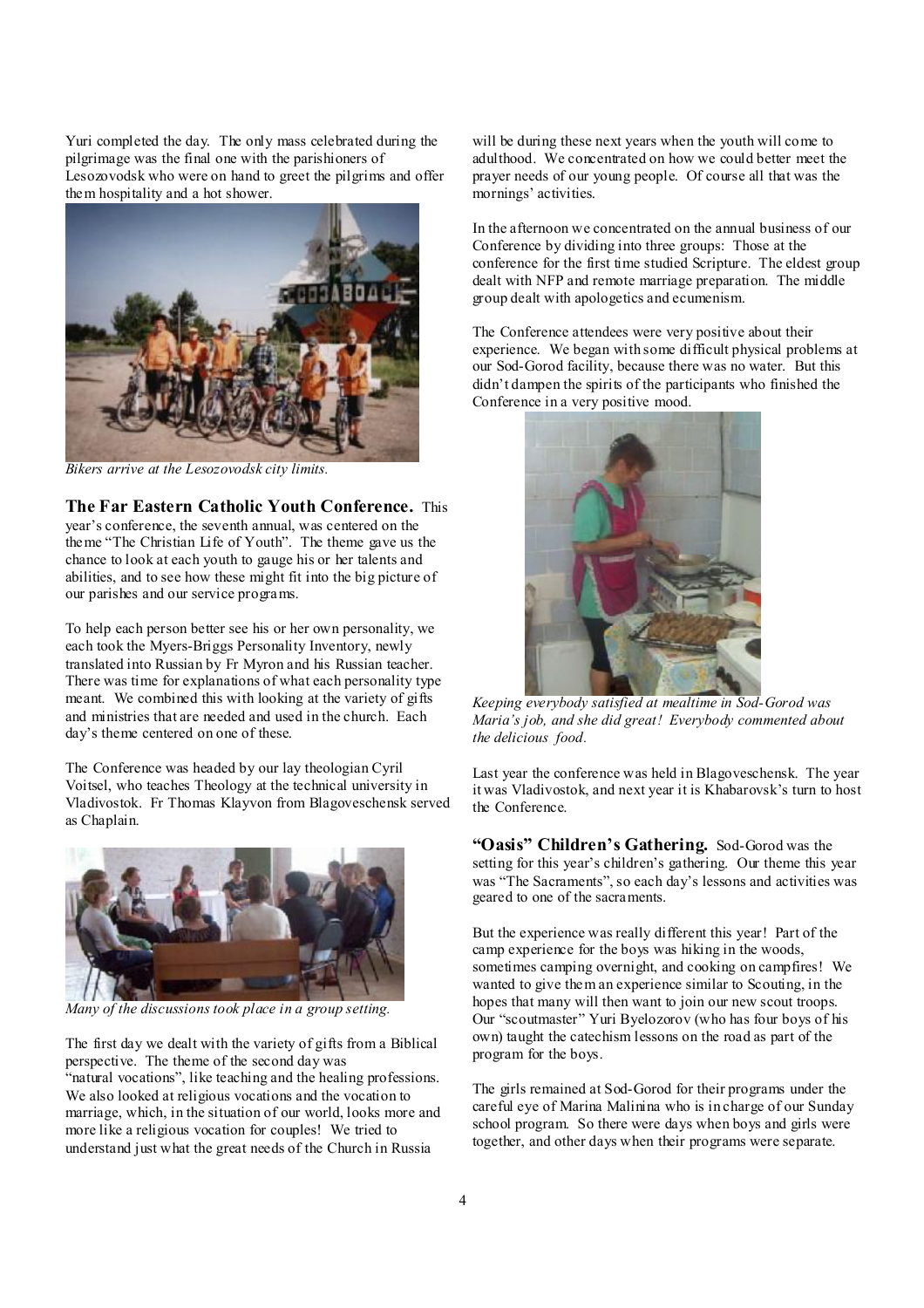

*Yuri and Marina met with the campers and staff "under the bigtop" at the start of the camp.* 

*Everybody's hungry at camp-- Including the three Americans who attended—here in the background.*





*The boys during one of their hikes, this one at Bishop Slivovsky's last home.* 



*Time for supper at the end of the trail.* 

## **News Notes**

*by V Rev Myron Effing, C.J.D.*

● Friday, August 1, was a kind of historic day for us. A very large group of Chinese Catholics came to the church for a tour from the city of Taiyuan. We didn't know they were coming. In fact, I was on a bus to our parish in Lesozovodsk at the time. They climbed to the second floor where we celebrate mass and where the tabernacle is located, and all together sang the *Salve Regina*. It was interesting for our Russians to hear—two very different cultures united by a common song in Latin to the Blessed Virgin! The Chinese were especially fascinated by the four large bells which stand in our vestibule, waiting for a donor to build our steeples. We hope there will be many more such tour groups coming. When the church is fully repaired we hope our church will become a pilgrimage site, and probably the greatest number of pilgrims will be from China!

● A wonderful book has just been published which truly does reflect life in our part of Russia. *The Other Side of Russia: A Slice of Life in Siberia and the Russian Far East*, by Sharon Hudgins (Texas A&M University Press, 2003). I happened upon it in the Anchorage Public Library. Congratulations, Sharon, for really capturing life in Russia as we have known it.

• One of the solutions to our lack of vocations in Russia would be for us to start a Catholic school again. The Vladivostok parish had a school with grades 1-8 before the Revolution. Probably if we started a school today it could be self-funding after the initial costs are paid. Perhaps we can dream. The fact of the matter is that we haven't found funds to build our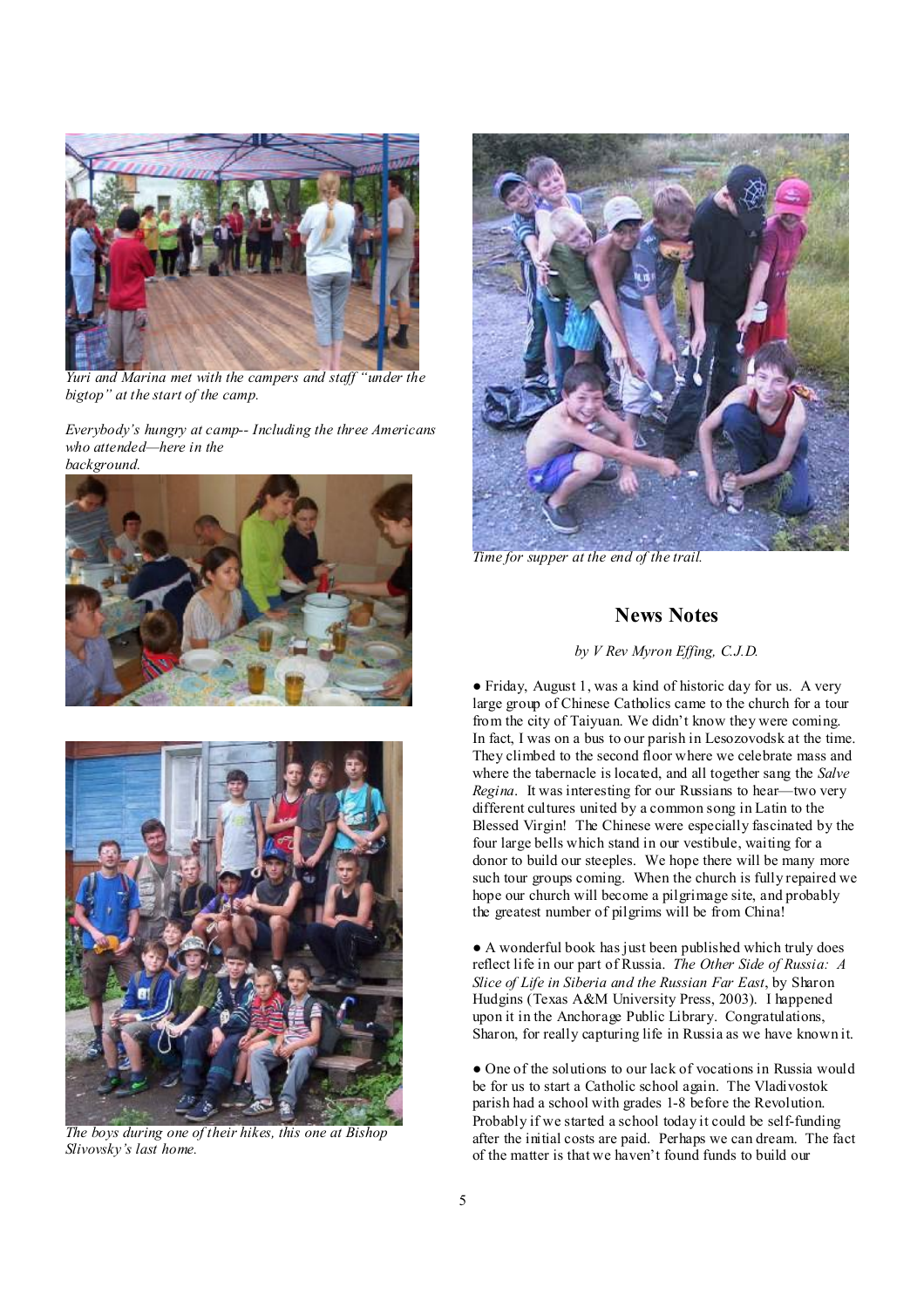rectory/parish center, which also means that we can't finish the repair of the church building either, because we can't do one without the other. All parish offices and activities are in the church until we can move them to another building, and only then can we remove the last walls and the floor that was added by the Communists, and so restore the church to its former condition. It is interesting that through these economic uncertain times of terrorism and war, the Russians held onto any dollars they had, believing in the economic stability of America more than in that of Europe. Half the old school building is still standing, and we could purchase it back from the city.

● What a surprise that I suddenly found myself in Anchorage, Alaska! I forgot that my Russian visa was good for only nine months, and not one year as usual. The reason for the short visa was that my passport expires in February, and it is customary not to grant visas for the last six months of a passport. So I found it necessary to get out of Russia ASAP to get a new passport and visa. The new passport was easy to get in Seattle, and now I'm in Anchorage waiting for word of a new visa. I have my tickets back to Vladivostok, so as soon as I get the word, I'm on my way. I hope it doesn't take long, because at the present moment there is only one priest in the whole state of Primorye where Vladivostok is located—Fr Sebastian DeSilva, my assistant. Fr Dan is on a fundraising trip throughout the USA. The Franciscans are waiting for their visas in Korea. The new priests for Nakhodka from the Diocese of Seoul still have not received their visas yet. So poor Fr Sebastian has his hands full! Luckily, once the youth camp was over, it is kind of a low time for the parishes as families finish their summer plans and get ready for "back to school". Of course all of this travel and passport and visas are expensive, but it is the price we have to pay to do missionary work in Russia. Thank you for your financial support! Thanks, too, to the Archdiocese of Anchorage which is always ready and willing to help out in Russia. They gave me a place to stay while I'm here in Alaska.

● Andrew Poole, an Eagle Scout who is studying theology in Rome came to help us try to get the scouts off to a good start. He met with boys and potential leaders in Vladivostok, Nakhodka, and Lesozovodsk. He worked with the boys on knot tying and the proper way to build a campfire. With the



adults he explained the theory of Scouting. Founding the Scouts is one of our projects for formation for boys in Russia. Most boys are from broken homes, and have little contact with their fathers, who mostly remarry. *Andrew and his translator, Viktor Anisimov.* 

● Recently we had to pay \$5210 in taxes! Taxes are high in Russia because of socialism and because of the large social burden of so many unemployed and elderly persons who have no one to care for them. So you see that our mission is still truly dependent upon your help. We are also struggling to increase our local help. Please accept our gratitude for your part in supporting our mission.

● The building committee for Holy Trinity Parish in Romanovka has asked an architect to do a plan for a new building. He donated his services--That is a 10% savings on building costs. The building is designed to be plain but functional. Pictured here are the results. Of course the atheist architect did not put a cross on it—parishioners have to decide that for themselves.



*The Holy Trinity Church, according to architect's plan.* 

● Fr Sebastian presided at the funeral of one of our original parishioners, Nell Artyomovna. She was a remarkable woman who was imprisoned by the Nazis in Austria during World War II where, as a young girl of 16, she was trained and worked as a welder. Recently she began to receive some compensation from the German government. When she returned to Russia she raised a wonderful family, but, due to the lack of Catholic priests in the Russian Far East, they are all Orthodox. Nell retained her Catholic faith, and was among the most active of our early parishioners. She made many of the arrangements for my outdoor first mass in front of the cathedral (which was the state archive at the time) in November of 1991. Her grandson, though Orthodox, played the organ for the first few months of our masses in Vladivostok until our first Catholic organist was baptized. In these later years Nell suffered from a stroke which left her partially paralyzed, but she continued her prayers and contacts with parishioners by telephone. Hanging over her bed were a crucifix and an icon of the Blessed Virgin. When I would bring her communion, she would say, "Of course Jesus is our savior and deserves our worship, but when I really have to talk to somebody, the Blessed Virgin always is ready to hear me!" I anointed her and gave her Viaticum just before I left for America, and heard of her death by electronic mail. Eternal Rest Grant to her, O Lord! (and, Nell, please put in a few words with the Blessed Virgin for us and for our benefactors! May the angels lead you into paradise!)

● It seems that progress moves very slowly. Long ago we showed you the photo of the building on Russian Island that it is hoped will become a rehab center for those afflicted with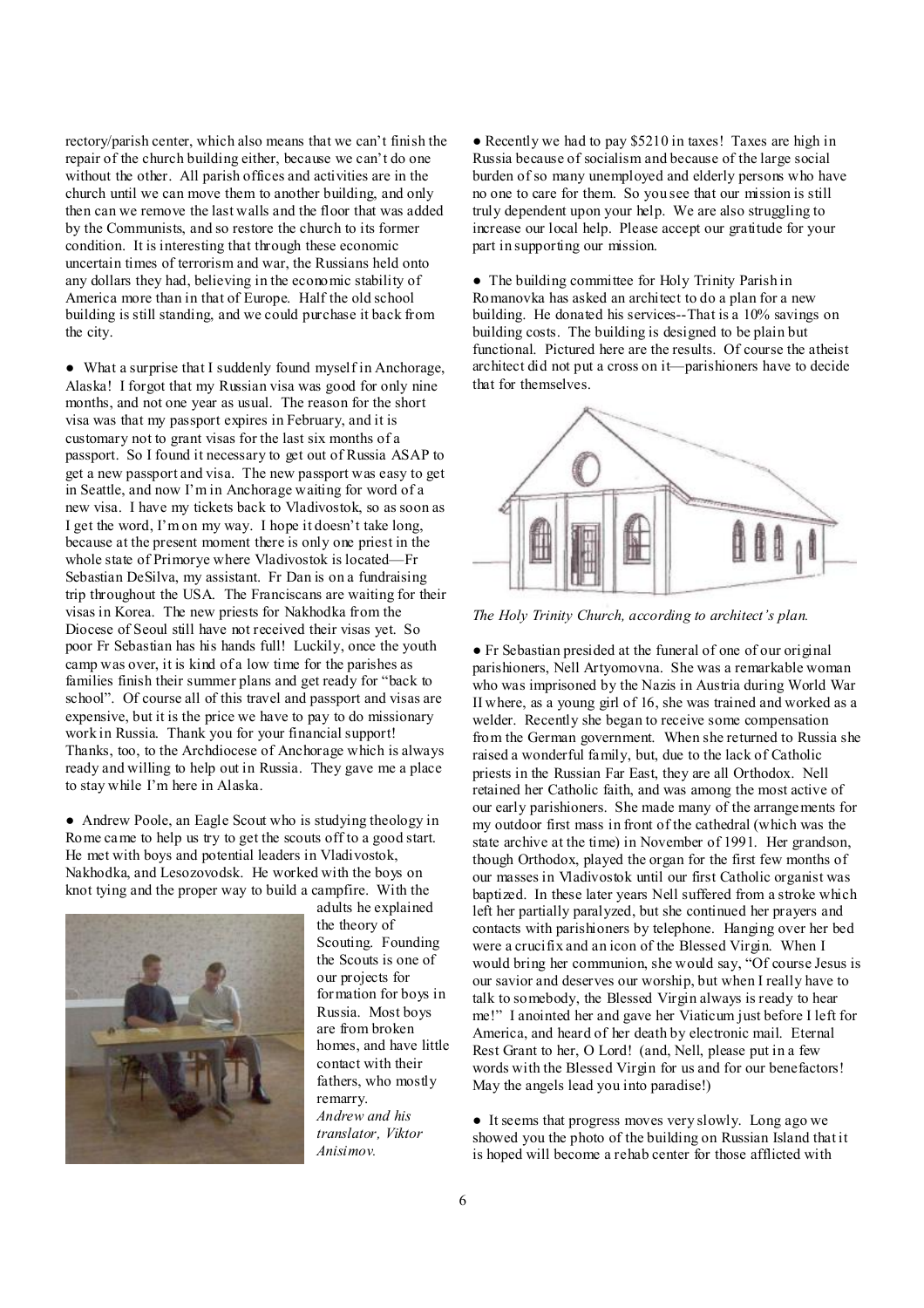

*The floor plan of the proposed Holy Trinity Church in Romanovka.*

alcoholism. At last the mayor of Vladivostok, of which Russian Island is a part, has signed a document asking his assistants to look at the situation and made a decision. The city is offering to rent the building, at least temporarily, to the "Just Say NO!" Corporation. It will then take several steps to receive the property because it first has to be transferred from the federal military to the city, hopefully free of charge, and then only can the city make a final decision.

It is hoped that the rent will be minimal, and in fact the city might offer free rent in exchange for simply safeguarding the building--The neighboring building was attacked by thieves and is now all gone, even the bricks! We are hoping to be able to do some repairs soon, so that gradually we will be able to use the whole building. We hope to gradually inhabit it, and gradually build a staff to care for the building and begin to

offer it for AA get-togethers and outings on holidays (no booze), and then for rehabilitation needs during weekdays. We are planning that alcoholics who don't have current jobs can provide the workforce for the renovation. So far our mission has provided the money to put on a steel door on the building so that thieves can't break in.

#### **Development Desk** *(Continued from Page 8)*

stamped envelope and most now are stamped. We also pay 95¢ for each corrected address, so sending us your new address helps. If you receive our newsletter with a stamp on it, it means that something is missing from your address that the bulk mail machines can't process. Please call or send your correction.

• We have a new web master. Gail Gavin is working for us on this temporary task. See our site and watch for a new format she is putting together that will be even more user friendly. Jim Weatherly, our volunteer web master for the last 5 years is still involved but he is grateful for the help. We thank Jim, and volunteer Jeff Lang before him, for the wonderful time, energy and expertise they gave the mission.

● Our congratulations go out to volunteer Ron Dragonowski and his new wife Ann Marie on their recent wedding. Ron works at all hours to keep our data base up and running.

• We send 11,000 newsletters by bulk to parishes and groups that request them. Some are placed at the church entrances but most are slipped into the parish bulletin. It's a great way to keep Catholics informed about the revival of the Catholic Church in Russia. We send any where from 15 to 1500 to parishes.

God love you all, Sandra and David Sonnen

# **How to Communicate with Us**

#### **Office in America:**

**Phone and FAX:** (651)227-0208 and (651)690-5139 **E-mail:** <u>usoffice</u>@vladmission.org **Internet:** English language: <http://www.vladmission.org>

**Donations** of money and **letters** should be sent to: Mary Mother of God Mission Society 1854 Jefferson Ave St Paul MN 55105-1662

**Vladivostok Sunrise** Edited and Produced in Russia by V Rev Myron Effing, C.J.D. Printed by the Sisters of St Peter Claver, St Paul, Minnesota. Assembled for mailing by Nativity Parish, St Paul, Minnesota. Mailed by Mary Mother of God Mission Society, St Paul, Minnesota. Authors are noted if other than the editor. A full color version of the *Sunrise* is available at <http://www.vladmission.org>